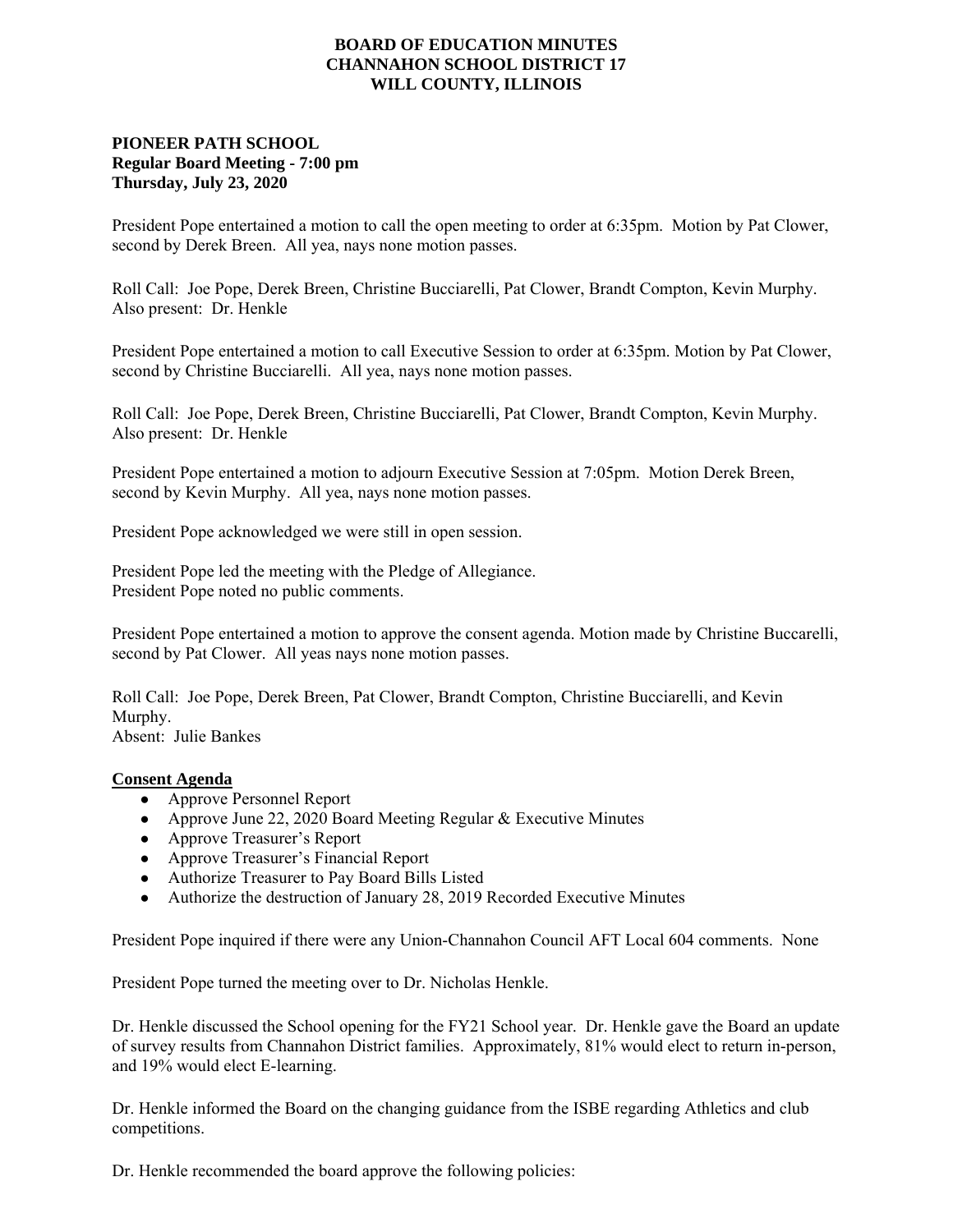- RETURN TO SCHOOL HEALTH SCREENING AND COVID-19 SICK LEAVE POLICY (EMPLOYEES)
- RETURN TO SCHOOL HEALTH SCREENING AND COVID-19 SICK LEAVE POLICY (STUDENTS)
- REQUIRED FACE COVERINGS FOR STUDENTS & STAFF
- FAMILIES FIRST CORONAVIRUS RESPONSE ACT (FFCRA) LEAVE POLICY

President Pope entertained a motion to approve the above policies. Motion by Joe Pope, second by Derek Breen. All yeas, nays none motion passes.

Roll Call: Derek Breen, Pat Clower, Brandt Compton, Christine Bucciarelli, Kevin Murphy, and Joe Pope.

Dr. Henkle recommended the board approve the following including the COVID 19 policy information in District 17 Student Handbook.

- RETURN TO SCHOOL HEALTH SCREENING AND COVID-19 SICK LEAVE POLICY (EMPLOYEES)
- **RETURN TO SCHOOL HEALTH SCREENING AND COVID-19 SICK LEAVE POLICY** (STUDENTS)
- REQUIRED FACE COVERINGS FOR STUDENTS & STAFF
- FAMILIES FIRST CORONAVIRUS RESPONSE ACT (FFCRA) LEAVE POLICY

President Pope entertained a motion to approve the above including the COVID 19 policy information in District 17 Student Handbook. Motion by Joe Pope second by Pat Clower. All yeas nays none motion passes.

Roll Call: Pat Clower, Brandt Compton, Christine Bucciarelli, Kevin Murphy, Joe Pope, and Derek Breen.

Dr. Henkle recommended the board approve the Board Policy 5:212 (Retirement) to restore the 6% year-over-year salary threshold in a certified employee's final four, three, two or one year(s) of service, should the employee meet all requirements and provide advance notice of intent to retire.

President Pope entertained a motion to approve the Board Policy 5:212 (Retirement) to restore the 6% year-over-year salary threshold in a certified employee's final four, three, two or one year(s) of service, should the employee meet all requirements and provide advance notice of intent to retire with board amendments to reflect "add at the time of retirement and to strike out "Accident Insurance" Motion by Joe Pope second by Brandt Compton. Motion passes.

Roll Call: Yeas – Brandt Compton, Christine Bucciarelli, Kevin Murphy, and Joe Pope. Nays – Derek Breen and Pat Clower.

Dr. Henkle recommended the board approve the FY21 salary for Kevin Gutzman, Director of Buildings and Grounds at \$91,754.00.

President Pope entertained a motion to approve the FY21 salary for Kevin Gutzman, Director of Buildings and Grounds at \$91,754.00. Motion by Christine Bucciarelli second by Brandt Compton. All yeas nays none motion passes.

Roll Call: Kevin Murphy, Joe Pope, Derek Breen, Pat Clower, Brandt Compton, and Christine Bucciarelli.

Dr. Henkle recommended amending the 2020-2021 Calendar to add Tuesday, November 3, 2020 as a non-attendance day for students and Monday, April 5, 2021 an attendance day for students.